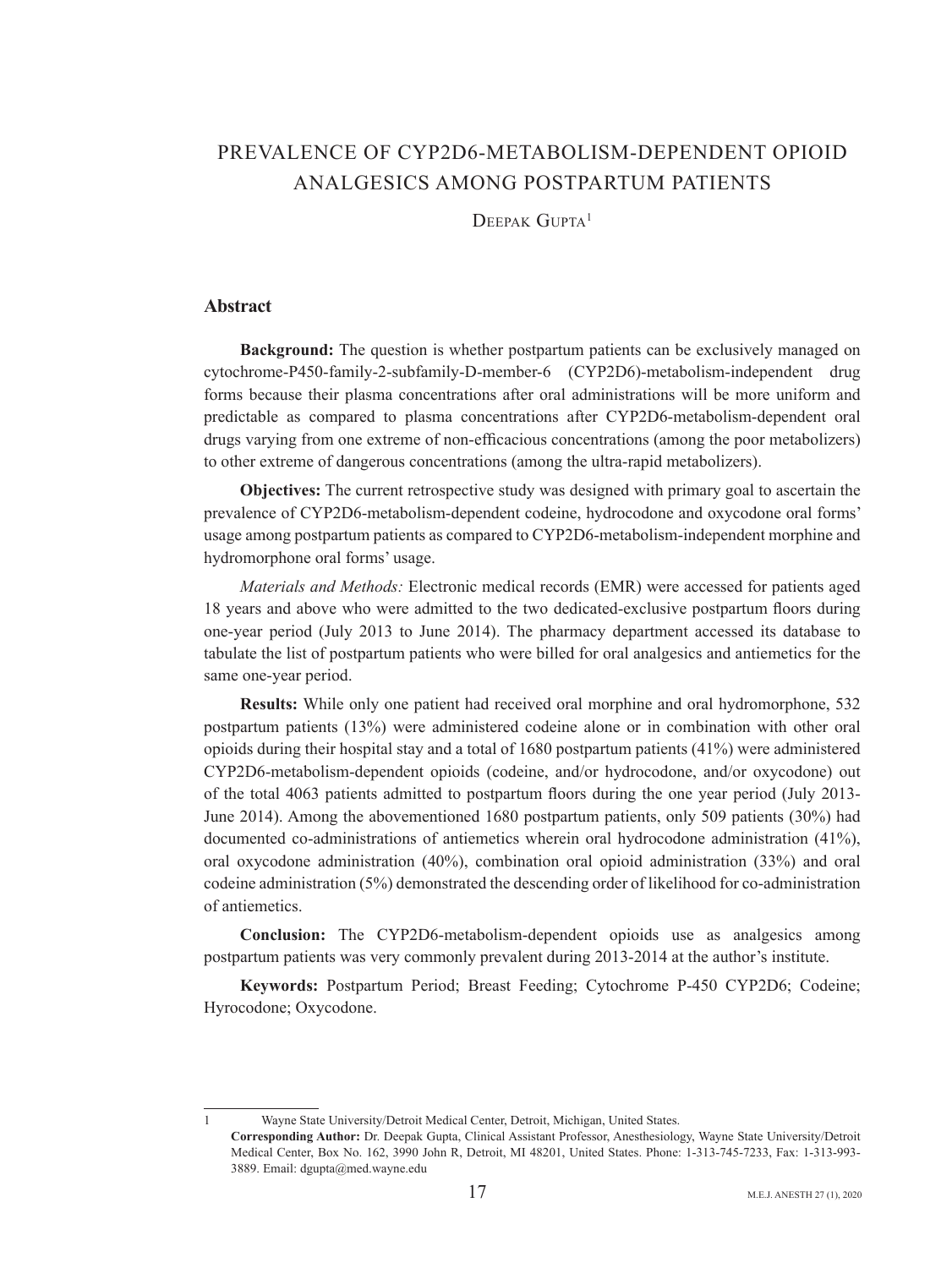# **Introduction**

Pain, a very common symptom among postpartum patients,<sup>1</sup> is often managed with non-steroidal anti inflammatory drugs because common opioid analgesics and their metabolites are secreted in human milk and may have safety concerns for the breastfed infants. $2-3$ However, sometimes during inpatient stay and/or at discharge to home, postpartum patients may be prescribed opioid analgesics for management of severe postpartum pain (after normal/instrumental vaginal delivery or cesarean section). Herein, breast feeding may NOT be advisable among post-partum patients if their pain management (inpatient or outpatient) warrants oral opioids such as codeine because the genetic variability of cytochrome-P450-family-2-subfamily-D-member-6  $(CYP2D6)$  can lead to ultra-rapid metabolism of codeine and its conversion into dangerous levels of active drug morphine in 1-2% patients.<sup>4</sup> As similar to codeine, ultra rapid metabolism due to genetic variability of CYP2D6 has been documented with hydrocodone conversion to active metabolite hydromorphone and oxycodone conversion to active metabolite oxymorphone.<sup>5-9</sup> Probability of central nervous system depression (sedation) in breastfed neonates has been estimated to be  $17\% - 20\%$  with maternal consumption of codeine or oxycodone.<sup>10</sup> Essentially, the question is whether postpartum patients can be exclusively managed on CYP2D6-metabolism-independent drug forms (morphine and hydromorphone) because their plasma milk with exposure to breastfed infants) after their oral concentrations (and consequent transfer into breastadministrations will be more uniform and predictable as compared to plasma concentrations (and consequent transfer into breast-milk with exposure to breastfed infants) after CYP2D6-metabolism-dependent oral drugs varying from one extreme of non-efficacious concentrations (among the poor metabolizers) to other extreme of dangerous concentrations (among the ultra-<br>rapid metabolizers).

Henceforth, the current retrospective study was designed with primary goal to ascertain the prevalence of CYP2D6-metabolism-dependent codeine, hydrocodone and oxycodone oral forms' usage among postpartum patients as compared to CYP2D6-metabolism-independent morphine and hydromorphone oral forms' usage.

# **Methods and Materials**

After Institutional Review Board approval for retrospective study with waived consent designed to decipher prevalence with cross-sectional analysis. electronic medical records (EMR) were accessed for patients aged 18 years and above who were admitted to the two dedicated-exclusive postpartum floors during one-year period (July 2013 to June 2014). The pharmacy department accessed its database to tabulate the list of postpartum patients who were billed for oral codeine (in all forms), oral hydrocodone (in all forms), oral oxycodone (in all forms), oral morphine  $(in all forms)$  and oral hydromorphone  $(in all forms)$ for the same one-year period. Similarly, a tabulated list was generated for the antiemetics' usage (ondansetron, metoclopramide, promethazine and prochlorperazine in all forms) among the postpartum floors' patients for the same one-year period. The hospital's costs of medications, patients' charges for the medications and patients' age were recorded. For calculating morphine milligram equivalents (MME), Centers for Disease Control and Prevention (CDC) recommended MME conversion factor was utilized for calculations  $(codeine:0.15, hydrocodone:1,oxycodone:1.5,$ morphine:1, and hydromorphone:4).<sup>11</sup> The daily doses of the opioids prescribed at discharge to home and patients' plans about breastfeeding were extracted from EMR among these patients, as documented during their inpatient stay or at the time of discharge. Finally, the total postpartum patients' census for this period for these postpartum floors was extracted by business systems applications tools/services.

#### *Analysis Statistical*

Based on the postpartum floors' one-year census, the prevalence was planned to be deduced for CYP2D6-metabolism-dependent-analgesics (codeine, hydrocodone and oxycodone) oral use and their costs among the postpartum patients as compared to the prevalence of CYP2D6-metabolism-independent analgesics (morphine and hydromorphone) oral use and their costs among postpartum patients. Prevalence of concurrent antiemetics use among postpartum patients was planned to be compared among postpartum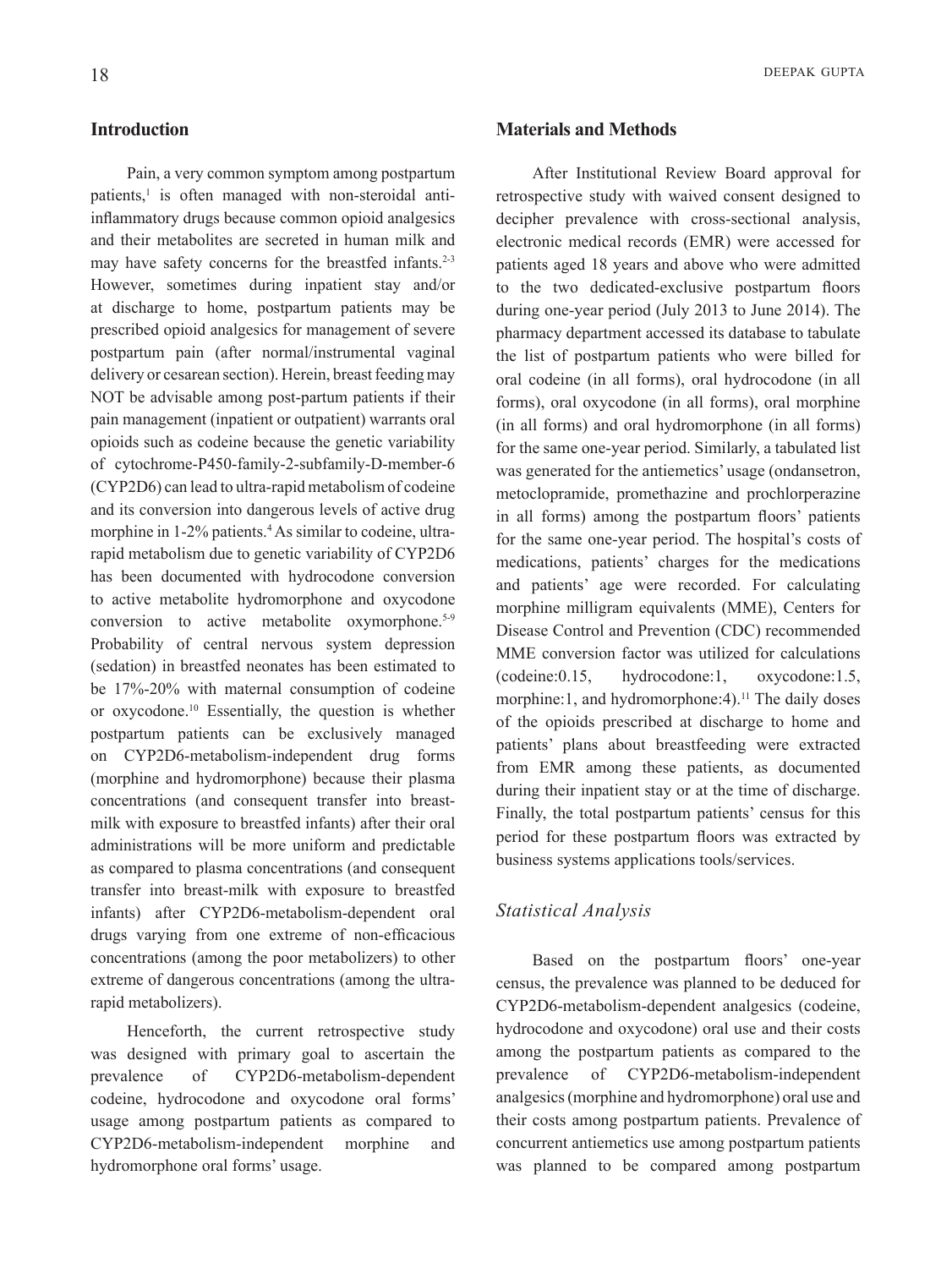patients receiving CYP2D6-metabolism-dependent analgesics vs. postpartum patients receiving CYP2D6metabolism-independent-analgesics. Chi Square test

(Fisher Exact Tests) for proportions' comparisons and analysis of variance (ANOVA) for means' comparisons were planned to be used with p-value of  $\leq 0.05$  as statistically significant.

# **Results**

A total of 1,715 patients were delineated among whom only one patient had received oral morphine and oral hydromorphone. Henceforth, only 1,714 patients' data was analyzed who all received oral codeine and/or oral hydrocodone and/or oral oxycodone and/or antiemetics (ondansetron, metoclopramide, promethazine, prochlorperazine) in any form during their inpatient stay at the postpartum floors. There were 34 patients who received antiemetics despite the absence of co-administrations of oral codeine/ hydrocodone/oxycodone; these 34 patients may be representing the antiemetic usage with intravenous forms of opioids (intravenous morphine or intravenous hydromorphone) and rare oral/sublingual forms of opioids (methadone/buprenorphine) which were

neither reviewed nor analyzed during this study. Among the remaining 1,680 patients who received either only oral codeine  $(n=479)$  or only oral hydrocodone ( $n=1109$ ) or only oral oxycodone ( $n=10$ ) or combination of any of the abovementioned three  $(n=82)$ , only 509 patients  $(30\%)$  had documented co-administrations of antiemetics wherein oral hydrocodone administration  $(41\%)$ , oral oxycodone administration  $(40\%)$ , combination oral opioid administration  $(33%)$  and oral codeine administration  $(5%)$  demonstrated the descending order of likelihood for co-administration of antiemetics Patients' demographics, medications' total doses administered during their hospital stay, administered medications' costs to the hospital and corresponding medications' charges billed to the patients are detailed in Table 1. It can be seen that 532 postpartum patients  $(13%)$  were administered codeine alone or in combination with other oral opioids during their hospital stay and a total of 1,680 postpartum patients  $(41\%)$  were administered CYP2D6-metabolism-dependent opioids (codeine, and/or hydrocodone, and/or oxycodone) out of the total 4,063 patients admitted to postpartum floors during the one year period (July 2013-June 2014). The details are in the consort diagram (Figure 1).

| Medication Received Alone or | Patients' Age in | Medication Dose (in   | Medication Costs (in US | <b>Medication Charges</b> |
|------------------------------|------------------|-----------------------|-------------------------|---------------------------|
| In Combination With Others   | years            | mg) Received By The   | Dollar) To The Hospital | (in US Dollar) For The    |
| As Inpatient                 | (Mean $\pm SD$ ) | Patients As Inpatient | For The Inpatient       | Patients As Inpatient     |
|                              |                  | $(Mean \pm SD)$       | (Mean $\pm SD$ )        | (Mean $\pm SD$ )          |
| Codeine                      | $27.5 \pm 5.8$   | $169.7 \pm 121.9$     | $1 \pm 0.7$             | $21.8 \pm 14.4$           |
| $(n=532)$                    |                  |                       |                         |                           |
| Hydrocodone                  | $27.3 \pm 6$     | $90.6 \pm 47.7$       | $3.4 \pm 1.9$           | $37.7 \pm 20.9$           |
| $(n=1191)$                   |                  |                       |                         |                           |
| Oxycodone                    | $27.7 \pm 5$     | $91.1 \pm 119.5$      | $3.9 \pm 7.4$           | $55.1 \pm 71.2$           |
| $(n=40)$                     |                  |                       |                         |                           |
| Ondansetron                  | $27.6 \pm 6.1$   | $5 \pm 2.7$           | $0.6 \pm 0.3$           | $11.2 \pm 5.2$            |
| $(n=504)$                    |                  |                       |                         |                           |
| Metoclopramide               | $30.3 \pm 4.8$   | $32.2 \pm 27.7$       | $0.3 \pm 0.2$           | $17.4 \pm 15$             |
| $(n=9)$                      |                  |                       |                         |                           |
| Promethazine                 | $28.1 \pm 5.9$   | $29.2 \pm 13.7$       | $0.8 \pm 0.5$           | $15.6 \pm 27.9$           |
| $(n=65)$                     |                  |                       |                         |                           |
| Prochlorperazine             | $31.3 \pm 5.6$   | $10 \pm 0$            | $2.1 \pm 1.6$           | $23.2 \pm 12.8$           |
| $(n=7)$                      |                  |                       |                         |                           |
|                              |                  |                       |                         |                           |

*1 Table Patients Demographics, Opioid Doses, Hospital Costs and Patient Charges Data*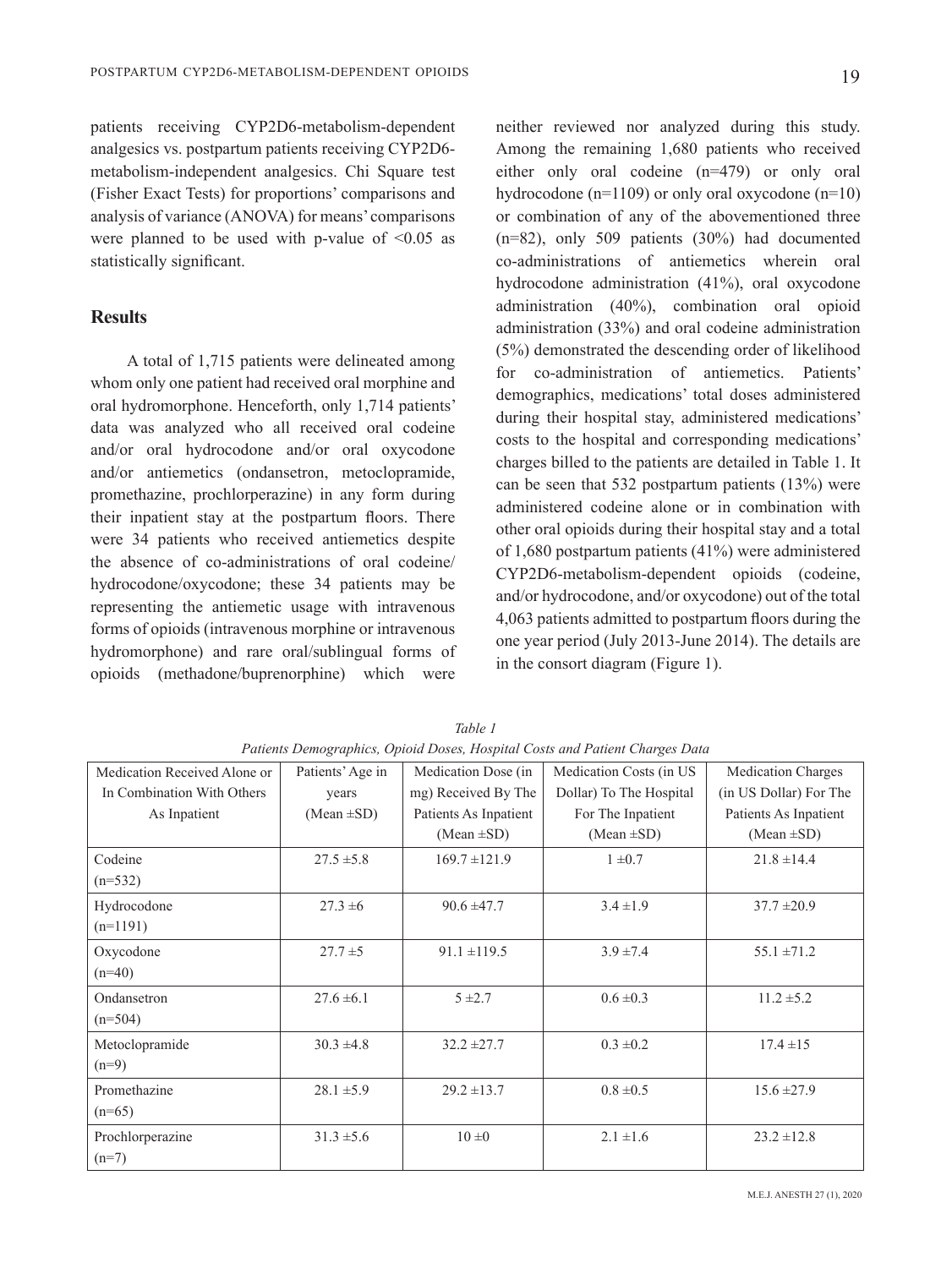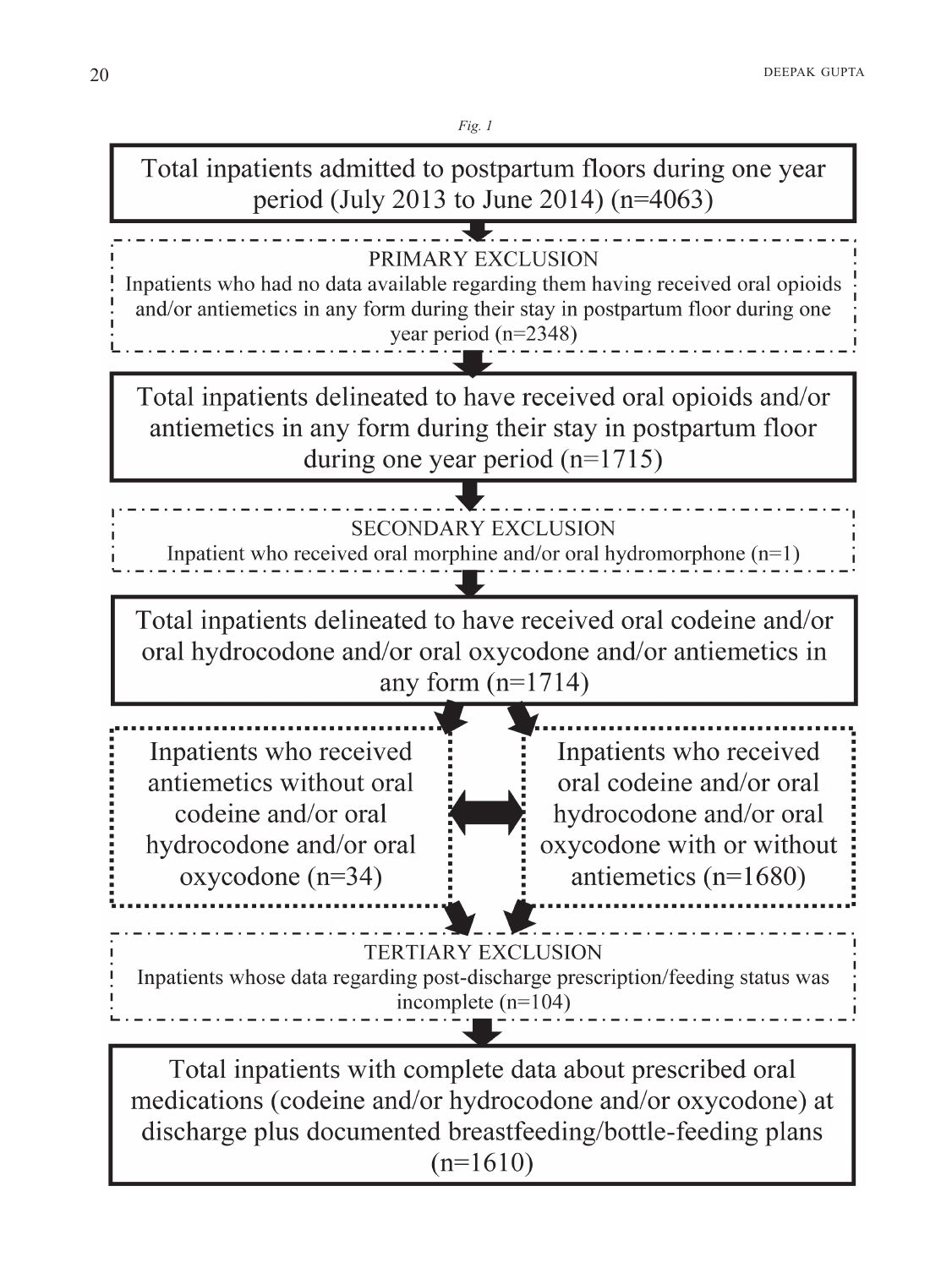Patients' discharge medications as corresponding to their inpatient medications are detailed in Table 2 along with the subdivision of postpartum patients in terms of documented plans for breastfeeding their infants. Due to incomplete data about prescribed medications at discharge and/or missing data about breastfeeding status of the postpartum patients and/ or documented prescriptions for other opioids with or without oral codeine/hydrocodone/oxycodone, Table 2 includes only  $1,610$  patients data  $(32$  inpatients who received antiemetics only,  $1,082$  inpatients who did not need antiemetics' co-administration with oral codeine/hydrocodone/oxycodone, and 496 inpatients who received antiemetics along with oral codeine/hydrocodone/oxycodone). Interestingly, while deciphering Table 2 data, it can be seen that among patients who were discharged without oral opioids, only  $54\%$  were documented to be planning for breastfeeding their infants as compared to patients dependent oral opioids wherein as many as 58% were who were discharged on CYP2D6-metabolismdocumented to be planning for breastfeeding their infants. Essentially, as compared to 2011 breastfeeding rates data wherein 79% mothers in the United States  $(U.S.)$  breastfed their infants,<sup>12</sup> the current retrospective study data based on EMR documentations suggest that during  $2013-2014$ , at least  $57\%$  of postpartum patients  $(n=1,610)$  were breastfeeding or considering to breastfeed their infants. Additionally, overall  $71\%$ of postpartum patients  $(n=1,610)$  were prescribed CYP2D6-metabolism-dependent oral opioids at the time of discharge from the hospital; and patients who as inpatients received CYP2D6-metabolism-dependent oral opioids along with antiemetics were most likely dependent oral opioids as compared to the inpatients  $(92%)$  to be discharged on CYP2D6-metabolismwho did not receive antiemetics with CYP2D6metabolism-dependent oral opioids  $(62%)$  or the inpatients who received antiemetics in the absence of CYP2D6-metabolism-dependent oral opioids (19%).

## **Discussion**

The key findings of this study were that during  $2013-2014$ , (a) almost none of the patients received CYP2D6-metabolism-independent oral opioids, oral morphine or oral hydromorphone, during their postpartum stay at our hospital; (b) CYP2D6metabolism-dependent oral opioids were the chosen medications for administration in more than  $40\%$ postpartum patients complaining about pain;  $(c)$  codeine use was common  $(>10\%)$  among our postpartum patients; (d) compared to postpartum patients receiving other CYP2D6-metabolism-dependent oral opioids, postpartum patients who received hydrocodone also received antiemetics more commonly during their hospital stay; and (e) irrespective of whether our dependent oral opioids or not, breastfeeding rate postpartum patients received CYP2D6-metabolismamong our postpartum patients was more than 50% although it was lower than national breastfeeding rates which had been reported to be almost  $80\%$ .

Although the author was inspired in 2014 when the author realized a seven vears older public health advisory by U.S. Food & Drug Administration (FDA) issued on August 17, 2007 cautioning about risks of CYP2D6-metabolism-dependent-codeine use among mothers,  $13-14$  the current study was designed three years prior to both FDA drug safety communication issued on April 20, 2017 recommending against use of codeine in breastfeeding patients and the American College of Obstetricians and Gynecologists (ACOG) practice advisory issued on April 27, 2017 in regards to preferring CYP2D6-metabolism-independent oral morphine/hydromorphone compared to CYP2D6metabolism - dependent codeine/ hydrocodone/ oxycodone among breastfeeding mothers.<sup>15-16</sup> However, the study could not be complete until 2018. Therefore, although CYP2D6-metabolism-dependent opioids are the only or almost only oral opioids that were being prescribed among postpartum patients during 2013- $2014$  at the author's institute, the current study needs a follow up study to ascertain whether the scenario has changed after 2017 FDA drug safety communication or 2017 ACOG practice advisory. It will be also interesting to gauge the effects of CDC guideline.<sup>17</sup> that has been recently reinforced by multiple new legal statutes,<sup>18</sup> for keeping prescribed opioid dosages below 90 MME/day (preferably below 50 MME/day) while being prescribed for less than 7 days (preferably for less than  $3$  days) in the case of acute pain patients which most of the postpartum patients are. Although as of now, the 2017 ACOG practice advisory stands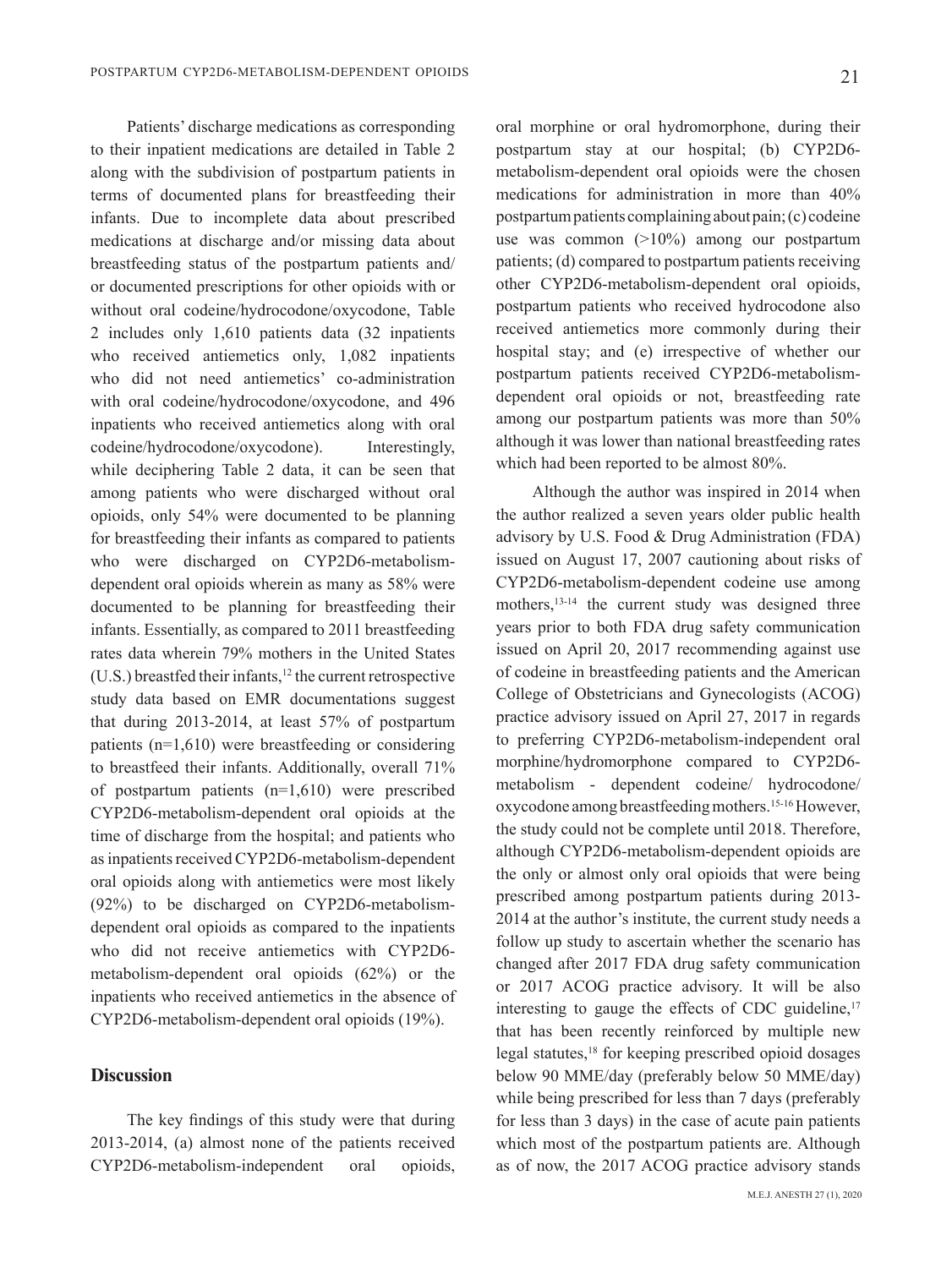*(a)* Table 2 (a) *Morphine Milligram Equivalent Prescribed At Postpartum Patients' Discharge* 

| Prescribed                                                       | Number of            | Median(Range)           | Postpartum                   | Postpartum       | Postpartum       | Postpartum       |  |  |  |
|------------------------------------------------------------------|----------------------|-------------------------|------------------------------|------------------|------------------|------------------|--|--|--|
| Opioid At                                                        | Patients<br>Morphine |                         | Patients Who<br>As Inpatient | Patients Who     | Patients         | Patients Who     |  |  |  |
| Discharge In Breast-Feeding                                      |                      | Milligram               |                              | As Inpatient     | Who As           | As Inpatient     |  |  |  |
| vs. Bottle-Feeding Patients                                      |                      | Equivalents'            | Received                     | Received Oral    | Inpatient        | Received         |  |  |  |
|                                                                  |                      | <b>Total Daily Dose</b> | Oral Codeine                 | Hydrocodone      | Received         | Combination      |  |  |  |
|                                                                  |                      | Post Hospital           | Only (n)                     | Only $(n)$       | Oxycodone        | of Oral          |  |  |  |
|                                                                  |                      | Discharge               |                              |                  | Only (n)         | Opioids (n)      |  |  |  |
| PATIENTS WHO RECEIVED ORAL OPIOIDS WITH ANTIEMETICS AS INPATIENT |                      |                         |                              |                  |                  |                  |  |  |  |
| No Opioids Prescribed At Discharge                               |                      |                         |                              |                  |                  |                  |  |  |  |
| <b>Breast-Feeding</b>                                            | 23                   |                         | 9                            | 11               | $\boldsymbol{0}$ | 3                |  |  |  |
| <b>Bottle-Feeding</b>                                            | 15                   |                         | $\mathfrak{2}$               | 12               | 1                | $\boldsymbol{0}$ |  |  |  |
| Oral Codeine Prescribed At Discharge                             |                      |                         |                              |                  |                  |                  |  |  |  |
| <b>Breast-Feeding</b>                                            | 6                    | 31.5(27)                | $\overline{4}$               | $\boldsymbol{0}$ | $\boldsymbol{0}$ | $\overline{2}$   |  |  |  |
| <b>Bottle-Feeding</b>                                            | $\overline{4}$       | 45(27)                  | 3                            | $\boldsymbol{0}$ | $\boldsymbol{0}$ | $\mathbf{1}$     |  |  |  |
| Oral Hydrocodone Prescribed At Discharge                         |                      |                         |                              |                  |                  |                  |  |  |  |
| <b>Breast-Feeding</b>                                            | 257                  | 60(160)                 | $\mathfrak{Z}$               | 246              | $\boldsymbol{0}$ | $8\,$            |  |  |  |
| <b>Bottle-Feeding</b>                                            | 176                  | 75 (150)                | 1                            | 170              | $\boldsymbol{0}$ | 5                |  |  |  |
| Oral Oxycodone Prescribed At Discharge                           |                      |                         |                              |                  |                  |                  |  |  |  |
| <b>Breast-Feeding</b>                                            | $\overline{4}$       | 75 (30)                 | $\mathbf{0}$                 | $\boldsymbol{0}$ | $\boldsymbol{0}$ | $\overline{4}$   |  |  |  |
| <b>Bottle-Feeding</b>                                            | $\overline{2}$       | 157.5(225)              | $\mathbf{0}$                 | $\boldsymbol{0}$ | $\overline{2}$   | $\boldsymbol{0}$ |  |  |  |
| Combination of Oral Opioids Prescribed At Discharge              |                      |                         |                              |                  |                  |                  |  |  |  |
| <b>Breast-Feeding</b>                                            | 6                    | 100.5(78)               | $\boldsymbol{0}$             | $\mathfrak{Z}$   | $\boldsymbol{0}$ | $\mathfrak{Z}$   |  |  |  |
| <b>Bottle-Feeding</b>                                            | $\mathfrak{Z}$       | 126 (95.4)              | $\boldsymbol{0}$             | 3                | $\boldsymbol{0}$ | $\boldsymbol{0}$ |  |  |  |
| PATIENTS WHO RECEIVED ONLY ANTIEMETICS AS INPATIENT              |                      |                         |                              |                  |                  |                  |  |  |  |
| No Opioids Prescribed At Discharge                               |                      |                         |                              |                  |                  |                  |  |  |  |
| <b>Breast-Feeding</b>                                            | 14                   |                         |                              |                  |                  |                  |  |  |  |
| <b>Bottle-Feeding</b>                                            | 12                   |                         |                              |                  |                  |                  |  |  |  |
| Oral Hydrocodone Prescribed At Discharge                         |                      |                         |                              |                  |                  |                  |  |  |  |
| <b>Breast-Feeding</b>                                            | 3                    | 90(45)                  |                              |                  |                  |                  |  |  |  |
| <b>Bottle-Feeding</b>                                            | 3                    | 90(0)                   |                              |                  |                  |                  |  |  |  |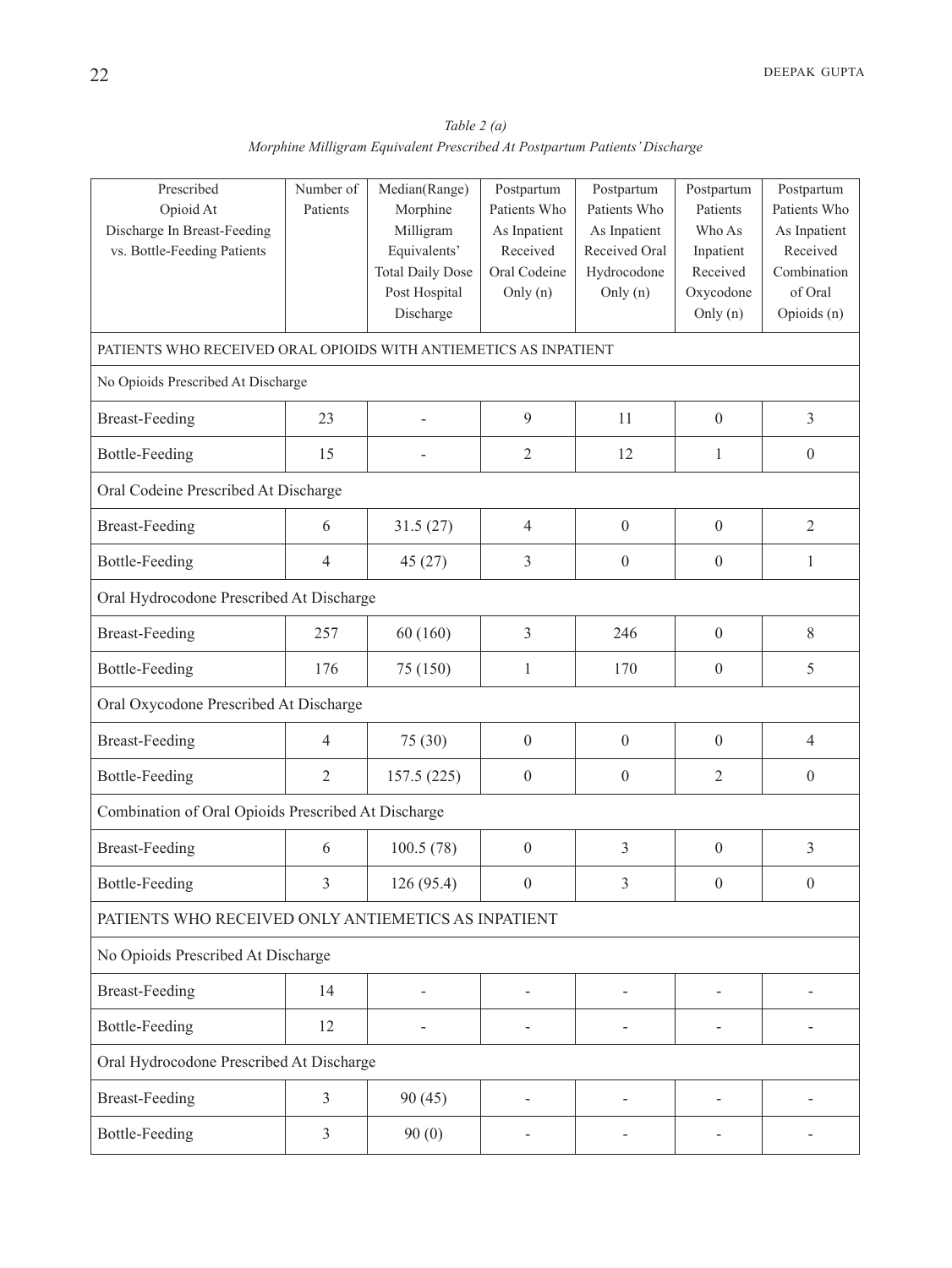23

| Prescribed Opioid<br>At Discharge In<br><b>Breast-Feeding</b><br>vs. Bottle-Feeding<br>Patients | Number of<br>Patients | Median(Range)<br>Morphine<br>Milligram<br>Equivalents' Total<br>Daily Dose Post<br>Hospital Discharge | Postpartum<br>Patients Who<br>As Inpatient<br>Received Oral<br>Codeine Only<br>(n) | Postpartum<br>Patients Who<br>As Inpatient<br>Received Oral<br>Hydrocodone<br>Only $(n)$ | Postpartum<br>Patients Who<br>As Inpatient<br>Received<br>Oxycodone Only<br>(n) | Postpartum<br>Patients Who<br>As Inpatient<br>Received<br>Combination<br>of Oral |  |  |
|-------------------------------------------------------------------------------------------------|-----------------------|-------------------------------------------------------------------------------------------------------|------------------------------------------------------------------------------------|------------------------------------------------------------------------------------------|---------------------------------------------------------------------------------|----------------------------------------------------------------------------------|--|--|
|                                                                                                 |                       |                                                                                                       |                                                                                    |                                                                                          |                                                                                 | Opioids (n)                                                                      |  |  |
| PATIENTS WHO RECEIVED ORAL OPIOIDS WITHOUT ANTIEMETICS AS INPATIENT                             |                       |                                                                                                       |                                                                                    |                                                                                          |                                                                                 |                                                                                  |  |  |
| No Opioids Prescribed At Discharge                                                              |                       |                                                                                                       |                                                                                    |                                                                                          |                                                                                 |                                                                                  |  |  |
| <b>Breast-Feeding</b>                                                                           | 217                   | L,                                                                                                    | 172                                                                                | 43                                                                                       | $\boldsymbol{0}$                                                                | $\overline{2}$                                                                   |  |  |
| <b>Bottle-Feeding</b>                                                                           | 190                   |                                                                                                       | 156                                                                                | 23                                                                                       | $\mathbf{1}$                                                                    | 10                                                                               |  |  |
| Oral Codeine Prescribed At Discharge                                                            |                       |                                                                                                       |                                                                                    |                                                                                          |                                                                                 |                                                                                  |  |  |
| <b>Breast-Feeding</b>                                                                           | 45                    | 27 (99)                                                                                               | 44                                                                                 | $\boldsymbol{0}$                                                                         | $\boldsymbol{0}$                                                                | $\mathbf{1}$                                                                     |  |  |
| Bottle-Feeding                                                                                  | 34                    | 27(54)                                                                                                | 28                                                                                 | $\overline{3}$                                                                           | $\boldsymbol{0}$                                                                | 3                                                                                |  |  |
| Oral Hydrocodone Prescribed At Discharge                                                        |                       |                                                                                                       |                                                                                    |                                                                                          |                                                                                 |                                                                                  |  |  |
| <b>Breast-Feeding</b>                                                                           | 325                   | 60(160)                                                                                               | $\overline{2}$                                                                     | 310                                                                                      | $\mathbf{1}$                                                                    | 12                                                                               |  |  |
| <b>Bottle-Feeding</b>                                                                           | 253                   | 60(175)                                                                                               | 3                                                                                  | 238                                                                                      | $\boldsymbol{0}$                                                                | 12                                                                               |  |  |
| Oral Oxycodone Prescribed At Discharge                                                          |                       |                                                                                                       |                                                                                    |                                                                                          |                                                                                 |                                                                                  |  |  |
| <b>Breast-Feeding</b>                                                                           | 6                     | 78.8 (45)                                                                                             | $\boldsymbol{0}$                                                                   | $\boldsymbol{0}$                                                                         | 3                                                                               | 3                                                                                |  |  |
| <b>Bottle-Feeding</b>                                                                           | 3                     | 60(45)                                                                                                | $\boldsymbol{0}$                                                                   | $\boldsymbol{0}$                                                                         | $\boldsymbol{0}$                                                                | 3                                                                                |  |  |
| Combination of Oral Opioids Prescribed At Discharge                                             |                       |                                                                                                       |                                                                                    |                                                                                          |                                                                                 |                                                                                  |  |  |
| <b>Breast-Feeding</b>                                                                           | 6                     | 121.5(63)                                                                                             | $\boldsymbol{0}$                                                                   | 6                                                                                        | $\boldsymbol{0}$                                                                | $\boldsymbol{0}$                                                                 |  |  |
| Bottle-Feeding                                                                                  | $\overline{3}$        | 90 (138)                                                                                              | $\boldsymbol{0}$                                                                   | $\boldsymbol{0}$                                                                         | $\boldsymbol{0}$                                                                | 3                                                                                |  |  |

*(b)* Table 2 (b) *Morphine Milligram Equivalent Prescribed At Postpartum Patients' Discharge* 

withdrawn in favor of aggressive measures shifting gears for the postpartum pain management,  $16$  just like any other pain management, from abandoning primary opioid-based pain management to reviving primary non-opioid-based pain management, the concerns regarding CYP2D6-metabolism-dependent opioids use (codeine, hydrocodone and oxycodone) are still highlighted in the current ACOG Committee Opinion dated May 18, 2018.<sup>19</sup>

The current study has few limitations. As it was missed out at the time of designing the study, the data was not collected, analyzed and thus separated between the patients who underwent vaginal deliveries vs. the patients who underwent cesarean sections which might have highlighted the differences (if any) in their pain medications' requirements. In this female-patient-only population based retrospective study, the only demographic that was collected during the project was patients' age as shown in Table 1. Although other demographics like height, weight, body mass index and race/ethnicity would have enhanced data analysis, they were not collected during this retrospective study due to logistics with the author being the lone researcher collecting and analyzing the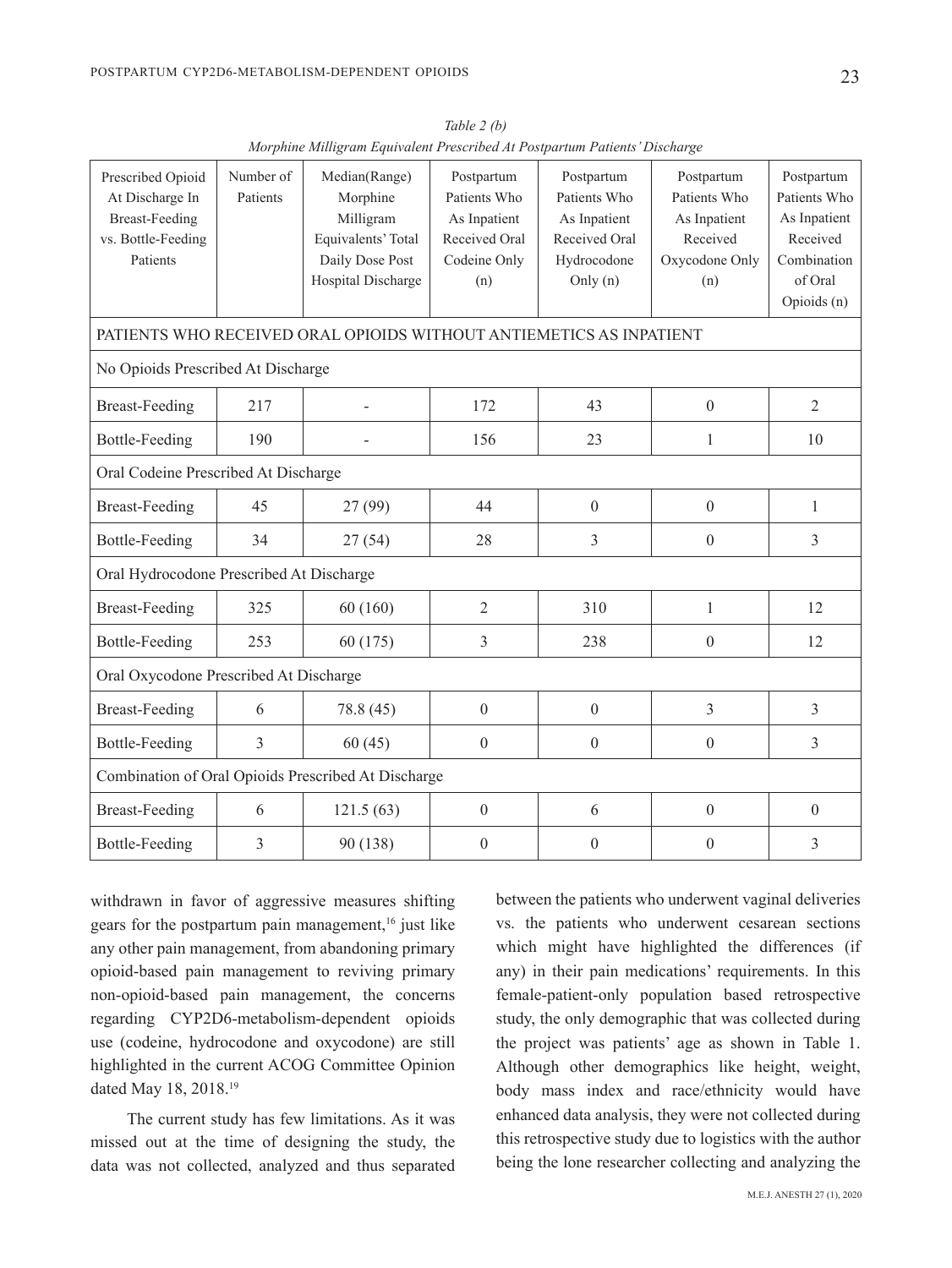multi-thousand patient charts' data. Antiemetics' usage effects of CYP2D6-metabolism-dependent opioids data was collected as an indirect evidence of sideassuming a potential risk for increased antiemetics' requirements in undiagnosed ultra-rapid metabolizers. However, while antiemetics' usage data as a reflection of variability in side-effects of oral opioids (codeine, hydrocodone and oxycodone) became integral and thus inseparable to the overall data analysis as incorporated in Table 2, the comparative analysis which could have enhanced the significance of antiemetics' usage's incorporation into this retrospective analysis could not be performed because as compared to  $1,714$  patients receiving CYP2D6-metabolism-dependent opioids orally (codeine, hydrocodone and/or oxycodone), independent opioids orally (morphine and/or only one patient received CYP2D6-metabolismhydromorphone). Although it would have been better to explore the incidence of respiratory depression rapid metabolizers among these patients, objectively and over-sedation secondary to undiagnosed ultrasedation retrospectively was extremely difficult for capturing data about respiratory depression and overthis study. Even though it was not feasible for this retrospective study to collect neonatal outcomes data

with (a) neonates' medical records being separate discharge hospital-revisit data not being explored from their mothers' medical records and (b) postat all during this study, inclusion of such neonatal outcomes data like potentially increased toxicity among the neonates being breastfed in hospital and/ or at home by undiagnosed ultra-rapid metabolizers would have enhanced the effect of breast-feeding data. However, the breast-feeding mothers' prevalence data itself highlighted at least the enormity of neonatal population being exposed to the risks when they are being breast-fed by mothers who are consuming prescribed CYP2D6-metabolism-dependent opioids.

# **Conclusion**

The CYP2D6-metabolism-dependent opioids use as analgesics among postpartum patients was very commonly prevalent during 2013-2014 at the author's institute. Future studies are required to ascertain if the clinical scenario was historically similar in other institutes in the U.S. around the similar time periods and whether things had changed in accordance to FDA/ ACOG recommendations after 2017 or will change after ACOG committee opinion dated May 18, 2018.